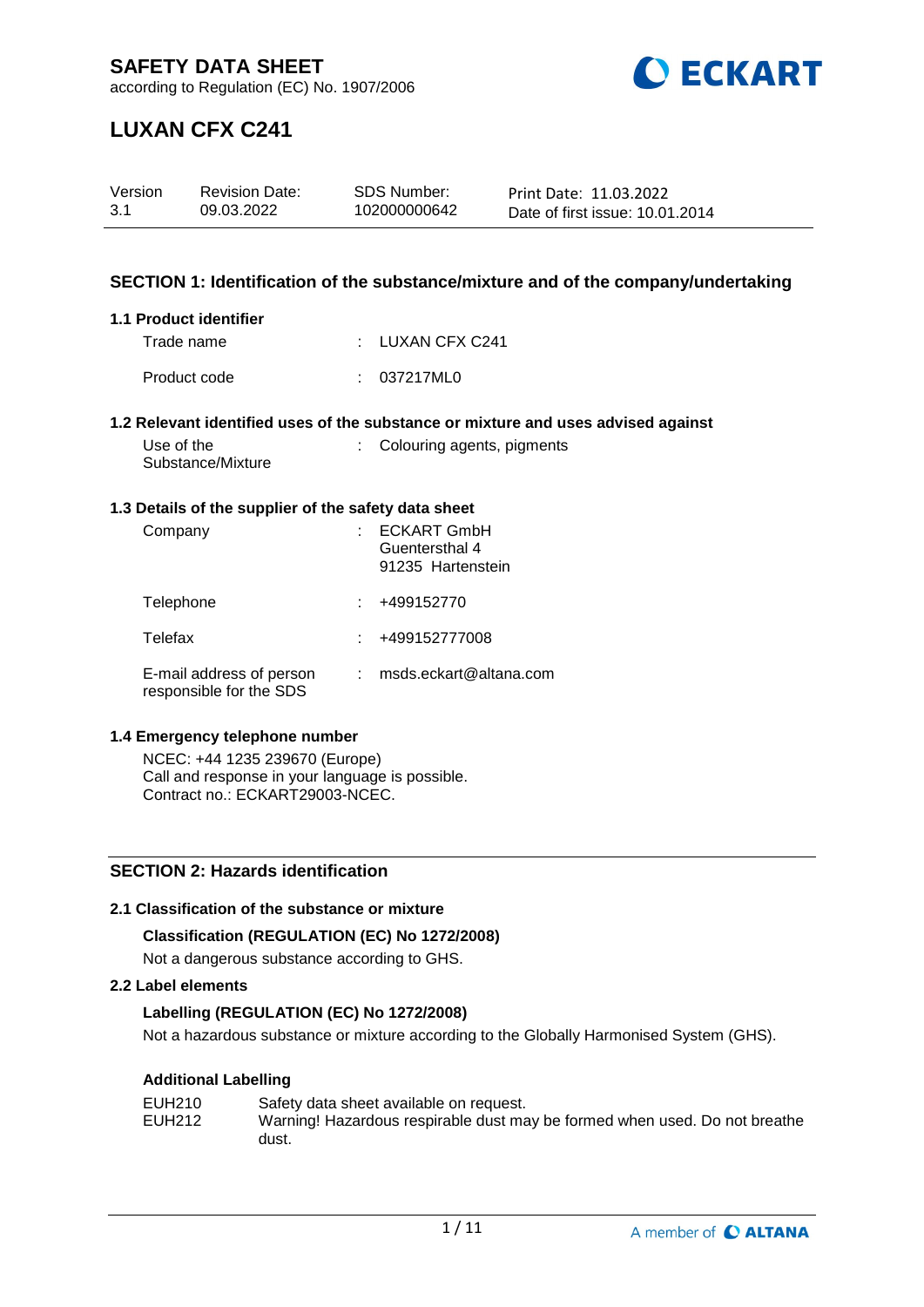

# **LUXAN CFX C241**

| Version | <b>Revision Date:</b> | <b>SDS Number:</b> | Print Date: 11.03.2022          |
|---------|-----------------------|--------------------|---------------------------------|
| 3.1     | 09.03.2022            | 102000000642       | Date of first issue: 10.01.2014 |

#### **2.3 Other hazards**

This substance/mixture contains no components considered to be either persistent, bioaccumulative and toxic (PBT), or very persistent and very bioaccumulative (vPvB) at levels of 0.1% or higher.

#### **SECTION 3: Composition/information on ingredients**

#### **3.2 Mixtures**

| Remarks | No hazardous ingredients |
|---------|--------------------------|
|---------|--------------------------|

## **SECTION 4: First aid measures**

#### **4.1 Description of first aid measures**

| General advice          |    | Do not leave the victim unattended.                                                                                                                                           |
|-------------------------|----|-------------------------------------------------------------------------------------------------------------------------------------------------------------------------------|
| If inhaled              | ÷. | If unconscious, place in recovery position and seek medical<br>advice.<br>If symptoms persist, call a physician.                                                              |
| In case of skin contact |    | : Wash off with soap and water.                                                                                                                                               |
| In case of eye contact  |    | : Remove contact lenses.<br>If eye irritation persists, consult a specialist.                                                                                                 |
| If swallowed            |    | Keep respiratory tract clear.<br>Do not give milk or alcoholic beverages.<br>Never give anything by mouth to an unconscious person.<br>If symptoms persist, call a physician. |

## **4.2 Most important symptoms and effects, both acute and delayed**

None known.

#### **4.3 Indication of any immediate medical attention and special treatment needed**

This information is not available.

## **SECTION 5: Firefighting measures**

| 5.1 Extinguishing media                                   |  |                                            |  |  |  |
|-----------------------------------------------------------|--|--------------------------------------------|--|--|--|
| Suitable extinguishing media :                            |  | Foam<br>Carbon dioxide (CO2)<br>ABC powder |  |  |  |
| 5.3 Coopial horardo origina from the qubetaneo or mivture |  |                                            |  |  |  |

#### **5.2 Special hazards arising from the substance or mixture**

### **5.3 Advice for firefighters**

| Special protective equipment | Wear self-contained breathing apparatus for firefighting if |
|------------------------------|-------------------------------------------------------------|
| for firefighters             | necessary.                                                  |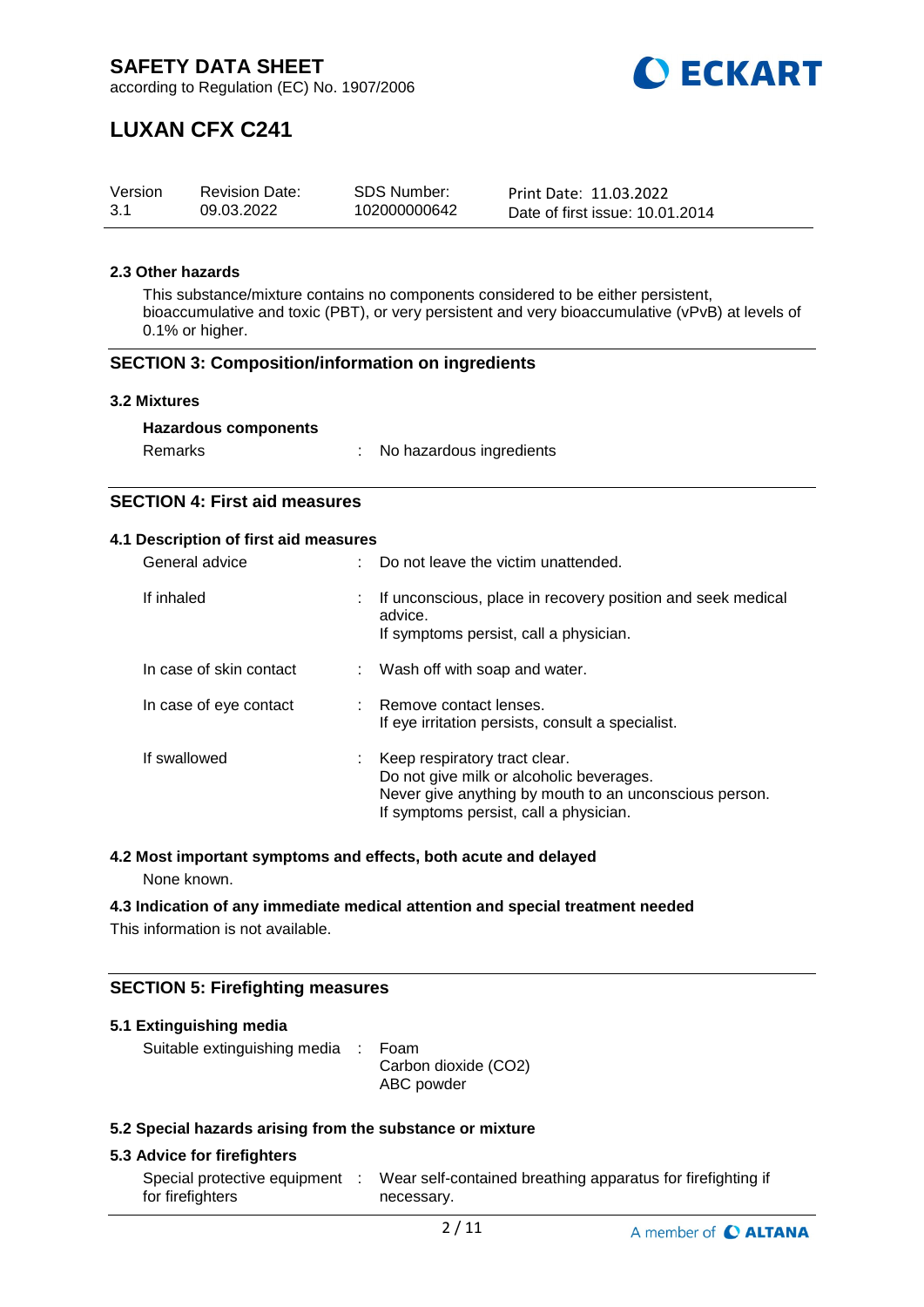

according to Regulation (EC) No. 1907/2006

# **LUXAN CFX C241**

| Version<br>3.1                                             | <b>Revision Date:</b><br>09.03.2022           |  | <b>SDS Number:</b><br>102000000642             | Print Date: 11.03.2022<br>Date of first issue: 10.01.2014                                                                                            |  |  |
|------------------------------------------------------------|-----------------------------------------------|--|------------------------------------------------|------------------------------------------------------------------------------------------------------------------------------------------------------|--|--|
|                                                            | Further information                           |  |                                                | Standard procedure for chemical fires.<br>Use extinguishing measures that are appropriate to local<br>circumstances and the surrounding environment. |  |  |
|                                                            | <b>SECTION 6: Accidental release measures</b> |  |                                                |                                                                                                                                                      |  |  |
|                                                            |                                               |  |                                                | 6.1 Personal precautions, protective equipment and emergency procedures                                                                              |  |  |
|                                                            | Personal precautions                          |  | : Avoid dust formation.                        |                                                                                                                                                      |  |  |
| 6.2 Environmental precautions<br>Environmental precautions |                                               |  | No special environmental precautions required. |                                                                                                                                                      |  |  |
| 6.3 Methods and material for containment and cleaning up   |                                               |  |                                                |                                                                                                                                                      |  |  |
|                                                            | Methods for cleaning up                       |  | Sweep up and shovel.                           | Pick up and arrange disposal without creating dust.<br>Keep in suitable, closed containers for disposal.                                             |  |  |
|                                                            | 6.4 Reference to other sections               |  |                                                |                                                                                                                                                      |  |  |

## **SECTION 7: Handling and storage**

| 7.1 Precautions for safe handling<br>Advice on safe handling     |    | : For personal protection see section 8.<br>Smoking, eating and drinking should be prohibited in the<br>application area. |
|------------------------------------------------------------------|----|---------------------------------------------------------------------------------------------------------------------------|
| Advice on protection against<br>fire and explosion               | ÷. | Provide appropriate exhaust ventilation at places where dust<br>is formed.                                                |
| Hygiene measures                                                 |    | : General industrial hygiene practice.                                                                                    |
| 7.2 Conditions for safe storage, including any incompatibilities |    |                                                                                                                           |
| Requirements for storage<br>areas and containers                 |    | : Electrical installations / working materials must comply with<br>the technological safety standards.                    |
| Advice on common storage                                         | ÷  | No materials to be especially mentioned.                                                                                  |

## **7.3 Specific end use(s)**

This information is not available.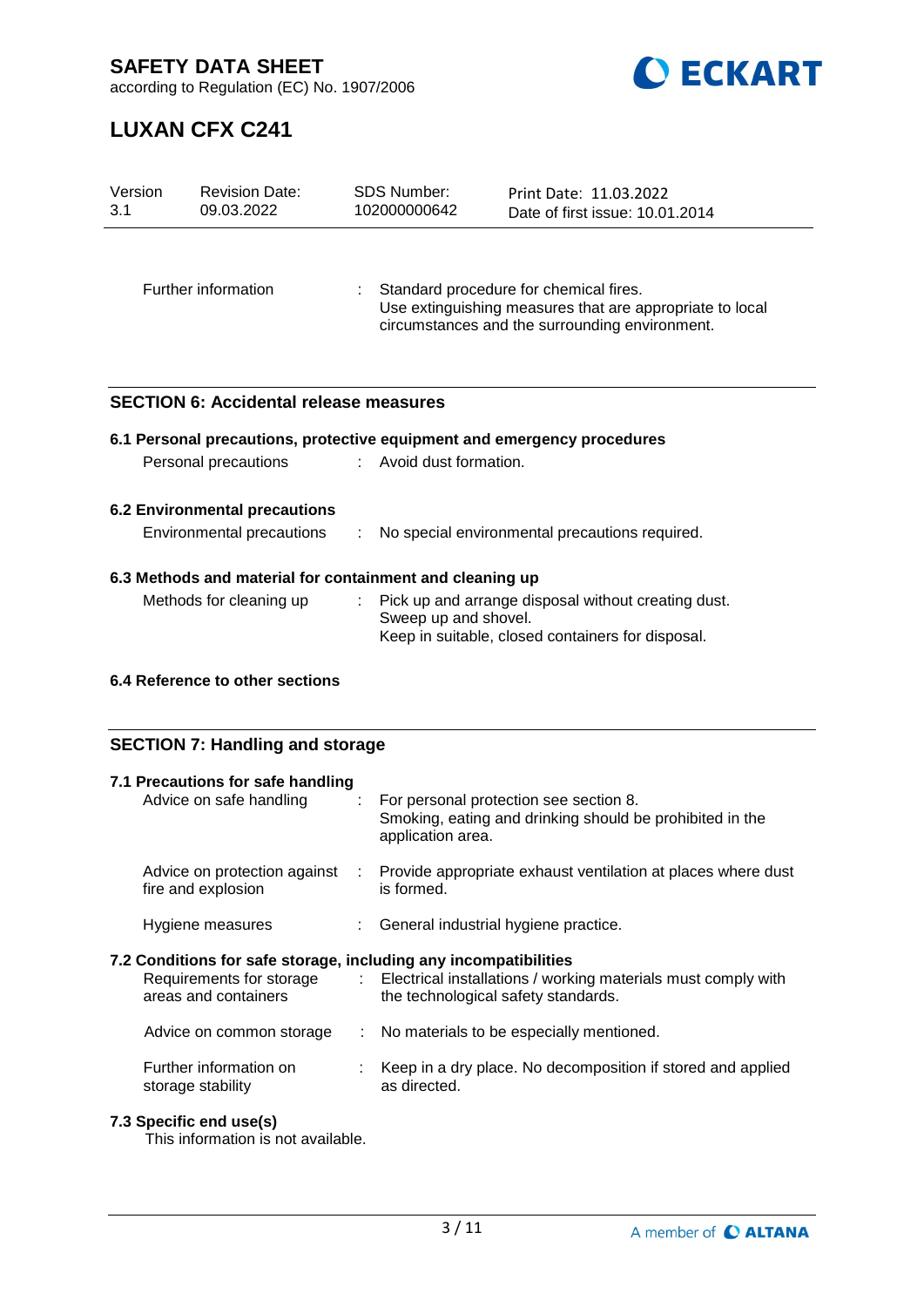

## **LUXAN CFX C241**

| Version | <b>Revision Date:</b> | <b>SDS Number:</b> | Print Date: 11.03.2022          |
|---------|-----------------------|--------------------|---------------------------------|
| 3.1     | 09.03.2022            | 102000000642       | Date of first issue: 10.01.2014 |

## **SECTION 8: Exposure controls/personal protection**

## **8.1 Control parameters**

### **Occupational Exposure Limits**

| Components          | CAS-No.                                                                                                                                                                                                                                                                                                                                                                                                                                                                                                                                                                                                                                                                                                                                                                                                                                                                                                                                                                                                                                                                                                                                                                                                                                                                                                                                                                                                                                                                                                                                                                                                                                                                                                                                                                                                                                 | Value type (Form                                   | Control parameters                                                                                                                                                                                                                                                                                                                                                                                                                                                                                                                          | <b>Basis</b> |  |
|---------------------|-----------------------------------------------------------------------------------------------------------------------------------------------------------------------------------------------------------------------------------------------------------------------------------------------------------------------------------------------------------------------------------------------------------------------------------------------------------------------------------------------------------------------------------------------------------------------------------------------------------------------------------------------------------------------------------------------------------------------------------------------------------------------------------------------------------------------------------------------------------------------------------------------------------------------------------------------------------------------------------------------------------------------------------------------------------------------------------------------------------------------------------------------------------------------------------------------------------------------------------------------------------------------------------------------------------------------------------------------------------------------------------------------------------------------------------------------------------------------------------------------------------------------------------------------------------------------------------------------------------------------------------------------------------------------------------------------------------------------------------------------------------------------------------------------------------------------------------------|----------------------------------------------------|---------------------------------------------------------------------------------------------------------------------------------------------------------------------------------------------------------------------------------------------------------------------------------------------------------------------------------------------------------------------------------------------------------------------------------------------------------------------------------------------------------------------------------------------|--------------|--|
|                     |                                                                                                                                                                                                                                                                                                                                                                                                                                                                                                                                                                                                                                                                                                                                                                                                                                                                                                                                                                                                                                                                                                                                                                                                                                                                                                                                                                                                                                                                                                                                                                                                                                                                                                                                                                                                                                         | of exposure)                                       |                                                                                                                                                                                                                                                                                                                                                                                                                                                                                                                                             |              |  |
| titanium dioxide    | 13463-67-<br>7                                                                                                                                                                                                                                                                                                                                                                                                                                                                                                                                                                                                                                                                                                                                                                                                                                                                                                                                                                                                                                                                                                                                                                                                                                                                                                                                                                                                                                                                                                                                                                                                                                                                                                                                                                                                                          | TWA (inhalable                                     | $10$ mg/m $3$                                                                                                                                                                                                                                                                                                                                                                                                                                                                                                                               | GB EH40      |  |
|                     |                                                                                                                                                                                                                                                                                                                                                                                                                                                                                                                                                                                                                                                                                                                                                                                                                                                                                                                                                                                                                                                                                                                                                                                                                                                                                                                                                                                                                                                                                                                                                                                                                                                                                                                                                                                                                                         | dust)                                              |                                                                                                                                                                                                                                                                                                                                                                                                                                                                                                                                             |              |  |
| Further information | For the purposes of these limits, respirable dust and inhalable dust are<br>those fractions of airborne dust which will be collected when sampling is<br>undertaken in accordance with the methods described in MDHS14/4<br>General methods for sampling and gravimetric analysis or respirable,<br>thoracic and inhalable aerosols., The COSHH definition of a substance<br>hazardous to health includes dust of any kind when present at a<br>concentration in air equal to or greater than 10 mg.m-3 8-hour TWA of<br>inhalable dust or 4 mg.m-3 8-hour TWA of respirable dust. This means that<br>any dust will be subject to COSHH if people are exposed to dust above<br>these levels. Some dusts have been assigned specific WELs and exposure<br>to these must comply with the appropriate limits., Most industrial dusts<br>contain particles of a wide range of sizes. The behaviour, deposition and<br>fate of any particular particle after entry into the human respiratory system,<br>and the body response that it elicits, depend on the nature and size of the<br>particle. HSE distinguishes two size fractions for limit-setting purposes<br>termed 'inhalable' and 'respirable'., Inhalable dust approximates to the<br>fraction of airborne material that enters the nose and mouth during breathing<br>and is therefore available for deposition in the respiratory tract. Respirable<br>dust approximates to the fraction that penetrates to the gas exchange region<br>of the lung. Fuller definitions and explanatory material are given in<br>MDHS14/4., Where dusts contain components that have their own assigned<br>WEL, all the relevant limits should be complied with., Where no specific<br>short-term exposure limit is listed, a figure three times the long-term<br>exposure limit should be used. |                                                    |                                                                                                                                                                                                                                                                                                                                                                                                                                                                                                                                             |              |  |
|                     |                                                                                                                                                                                                                                                                                                                                                                                                                                                                                                                                                                                                                                                                                                                                                                                                                                                                                                                                                                                                                                                                                                                                                                                                                                                                                                                                                                                                                                                                                                                                                                                                                                                                                                                                                                                                                                         | TWA (Inhalable)                                    | 10 mg/m3                                                                                                                                                                                                                                                                                                                                                                                                                                                                                                                                    | GB EH40      |  |
| Further information |                                                                                                                                                                                                                                                                                                                                                                                                                                                                                                                                                                                                                                                                                                                                                                                                                                                                                                                                                                                                                                                                                                                                                                                                                                                                                                                                                                                                                                                                                                                                                                                                                                                                                                                                                                                                                                         | times the long-term exposure limit should be used. | The COSHH definition of a substance hazardous to health includes dust of<br>any kind when present at a concentration in air equal to or greater than 10<br>mg.m-3 8-hour TWA of inhalable dust or 4 mg.m-3 8-hour TWA of respirable<br>dust. This means that any dust will be subject to COSHH if people are<br>exposed to dust above these levels. Some dusts have been assigned<br>specific WELs and exposure to these must comply with the appropriate<br>limits., Where no specific short-term exposure limit is listed, a figure three |              |  |
|                     |                                                                                                                                                                                                                                                                                                                                                                                                                                                                                                                                                                                                                                                                                                                                                                                                                                                                                                                                                                                                                                                                                                                                                                                                                                                                                                                                                                                                                                                                                                                                                                                                                                                                                                                                                                                                                                         | TWA (Respirable<br>dust)                           | $4 \,\mathrm{mg/m3}$                                                                                                                                                                                                                                                                                                                                                                                                                                                                                                                        | GB EH40      |  |
| Further information | For the purposes of these limits, respirable dust and inhalable dust are<br>those fractions of airborne dust which will be collected when sampling is<br>undertaken in accordance with the methods described in MDHS14/4<br>General methods for sampling and gravimetric analysis or respirable,<br>thoracic and inhalable aerosols., The COSHH definition of a substance<br>hazardous to health includes dust of any kind when present at a<br>concentration in air equal to or greater than 10 mg.m-3 8-hour TWA of                                                                                                                                                                                                                                                                                                                                                                                                                                                                                                                                                                                                                                                                                                                                                                                                                                                                                                                                                                                                                                                                                                                                                                                                                                                                                                                   |                                                    |                                                                                                                                                                                                                                                                                                                                                                                                                                                                                                                                             |              |  |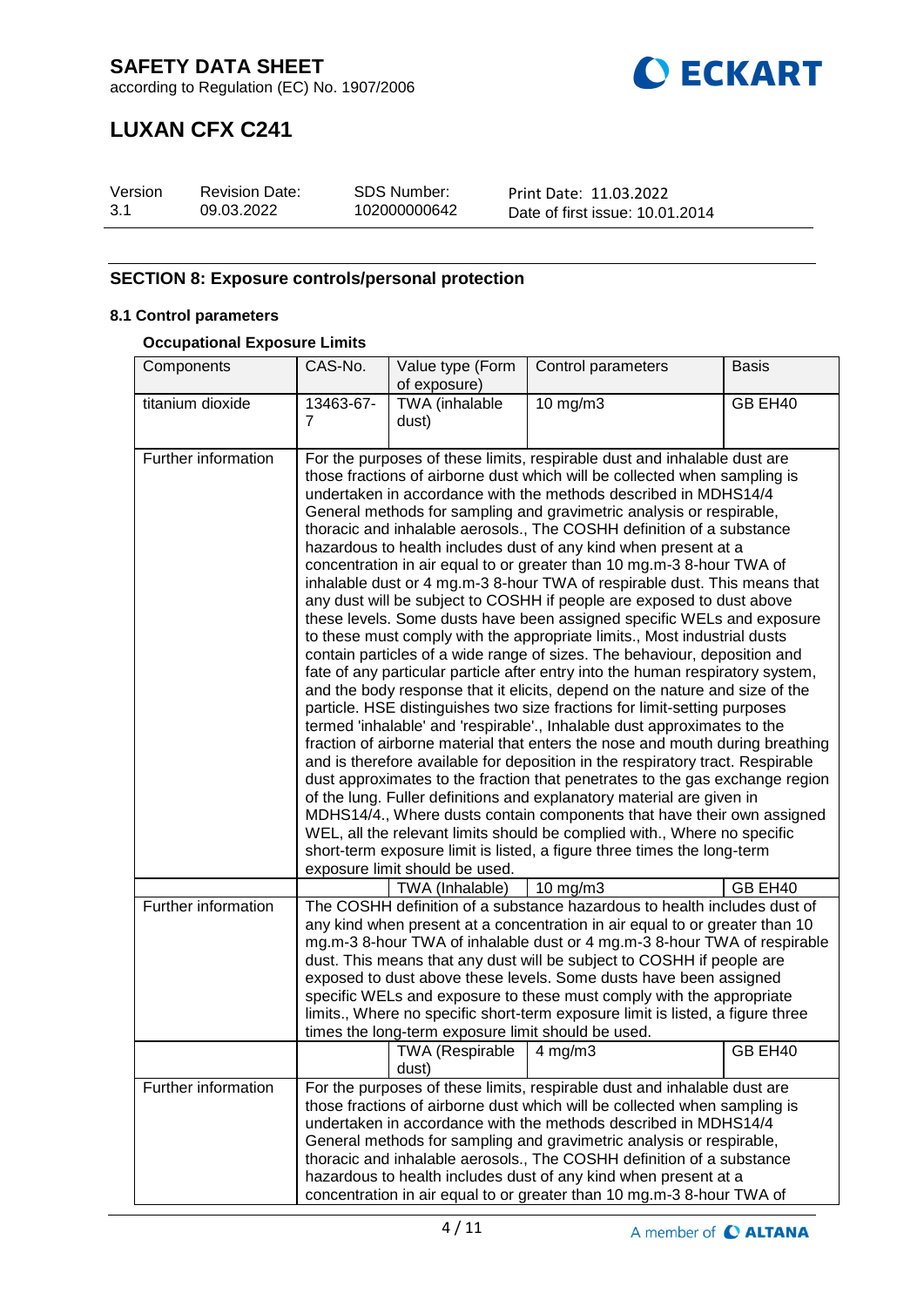according to Regulation (EC) No. 1907/2006



## **LUXAN CFX C241**

| Version<br>3.1 | <b>Revision Date:</b><br>09.03.2022 | <b>SDS Number:</b><br>102000000642   | Print Date: 11.03.2022<br>Date of first issue: 10.01.2014                                                                                                                                                                                                                                                                                                                                                                                                                                                                                                                                                                                                                                                                                                                                                                                                                                                                                                                                                                                                                                                                                                                                                                                                                    |         |
|----------------|-------------------------------------|--------------------------------------|------------------------------------------------------------------------------------------------------------------------------------------------------------------------------------------------------------------------------------------------------------------------------------------------------------------------------------------------------------------------------------------------------------------------------------------------------------------------------------------------------------------------------------------------------------------------------------------------------------------------------------------------------------------------------------------------------------------------------------------------------------------------------------------------------------------------------------------------------------------------------------------------------------------------------------------------------------------------------------------------------------------------------------------------------------------------------------------------------------------------------------------------------------------------------------------------------------------------------------------------------------------------------|---------|
|                |                                     | exposure limit should be used.       | inhalable dust or 4 mg.m-3 8-hour TWA of respirable dust. This means that<br>any dust will be subject to COSHH if people are exposed to dust above<br>these levels. Some dusts have been assigned specific WELs and exposure<br>to these must comply with the appropriate limits., Most industrial dusts<br>contain particles of a wide range of sizes. The behaviour, deposition and<br>fate of any particular particle after entry into the human respiratory system,<br>and the body response that it elicits, depend on the nature and size of the<br>particle. HSE distinguishes two size fractions for limit-setting purposes<br>termed 'inhalable' and 'respirable'., Inhalable dust approximates to the<br>fraction of airborne material that enters the nose and mouth during breathing<br>and is therefore available for deposition in the respiratory tract. Respirable<br>dust approximates to the fraction that penetrates to the gas exchange region<br>of the lung. Fuller definitions and explanatory material are given in<br>MDHS14/4., Where dusts contain components that have their own assigned<br>WEL, all the relevant limits should be complied with., Where no specific<br>short-term exposure limit is listed, a figure three times the long-term |         |
|                |                                     | <b>TWA (Respirable)</b><br>fraction) | $4$ mg/m $3$                                                                                                                                                                                                                                                                                                                                                                                                                                                                                                                                                                                                                                                                                                                                                                                                                                                                                                                                                                                                                                                                                                                                                                                                                                                                 | GB EH40 |
|                | Further information                 |                                      | The COSHH definition of a substance hazardous to health includes dust of<br>any kind when present at a concentration in air equal to or greater than 10<br>mg.m-3 8-hour TWA of inhalable dust or 4 mg.m-3 8-hour TWA of respirable<br>dust. This means that any dust will be subject to COSHH if people are<br>exposed to dust above these levels. Some dusts have been assigned<br>specific WELs and exposure to these must comply with the appropriate<br>limits., Where no specific short-term exposure limit is listed, a figure three<br>times the long-term exposure limit should be used.                                                                                                                                                                                                                                                                                                                                                                                                                                                                                                                                                                                                                                                                            |         |

## **8.2 Exposure controls**

| Personal protective equipment |  |                                                                    |  |  |
|-------------------------------|--|--------------------------------------------------------------------|--|--|
| Eye protection                |  | Safety glasses                                                     |  |  |
| Skin and body protection      |  | Protective suit                                                    |  |  |
| Respiratory protection        |  | No personal respiratory protective equipment normally<br>required. |  |  |

## **SECTION 9: Physical and chemical properties**

#### **9.1 Information on basic physical and chemical properties**

| Appearance      | : powder                                      |
|-----------------|-----------------------------------------------|
| Colour          | : blue                                        |
| Odour           | : characteristic                              |
| Odour Threshold | : No data available                           |
| рH              | : substance/mixture is non-soluble (in water) |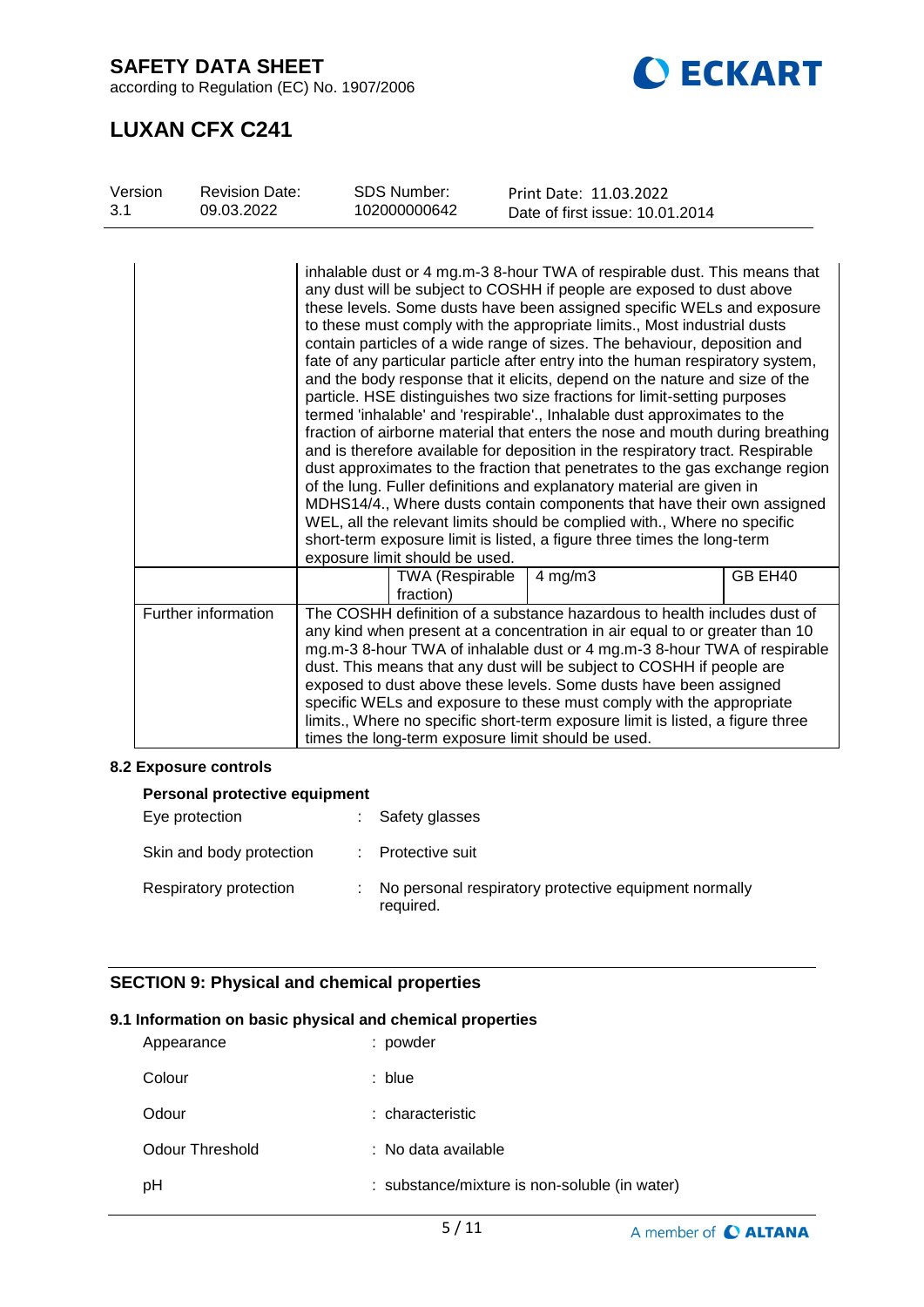according to Regulation (EC) No. 1907/2006



## **LUXAN CFX C241**

| Version<br>3.1 | <b>Revision Date:</b><br>09.03.2022                 | SDS Number:<br>102000000642 | Print Date: 11.03.2022<br>Date of first issue: 10.01.2014 |
|----------------|-----------------------------------------------------|-----------------------------|-----------------------------------------------------------|
|                |                                                     |                             |                                                           |
|                | Freezing point                                      | : No data available         |                                                           |
|                | Boiling point/boiling range                         | : No data available         |                                                           |
|                | Flash point                                         | : No data available         |                                                           |
|                | Evaporation rate                                    | : No data available         |                                                           |
|                | Flammability (solid, gas)                           | : Will not burn             |                                                           |
|                | Self-ignition                                       | : No data available         |                                                           |
|                | Auto-ignition temperature                           | : No data available         |                                                           |
|                | Smoldering temperature                              | : No data available         |                                                           |
|                | Decomposition temperature                           | : No data available         |                                                           |
|                | <b>Explosive properties</b>                         | : No data available         |                                                           |
|                | Oxidizing properties                                | : No data available         |                                                           |
|                | Upper explosion limit / Upper<br>flammability limit | : No data available         |                                                           |
|                | Lower explosion limit / Lower<br>flammability limit | : No data available         |                                                           |
|                | Vapour pressure                                     | : No data available         |                                                           |
|                | Relative vapour density                             | : No data available         |                                                           |
|                | Relative density                                    | : No data available         |                                                           |
|                | Density                                             | : 2.59 - 2.72 g/cm3         |                                                           |
|                | <b>Bulk density</b>                                 | : $0.52 - 0.55$ g/cm3       |                                                           |
|                | Water solubility                                    | : No data available         |                                                           |
|                | Solubility in other solvents                        | : No data available         |                                                           |
|                | Partition coefficient: n-<br>octanol/water          | : No data available         |                                                           |
|                | Decomposition temperature                           | : No data available         |                                                           |
|                | Viscosity, dynamic                                  | : No data available         |                                                           |
|                | Viscosity, kinematic                                | : No data available         |                                                           |
|                | Flow time                                           | : No data available         |                                                           |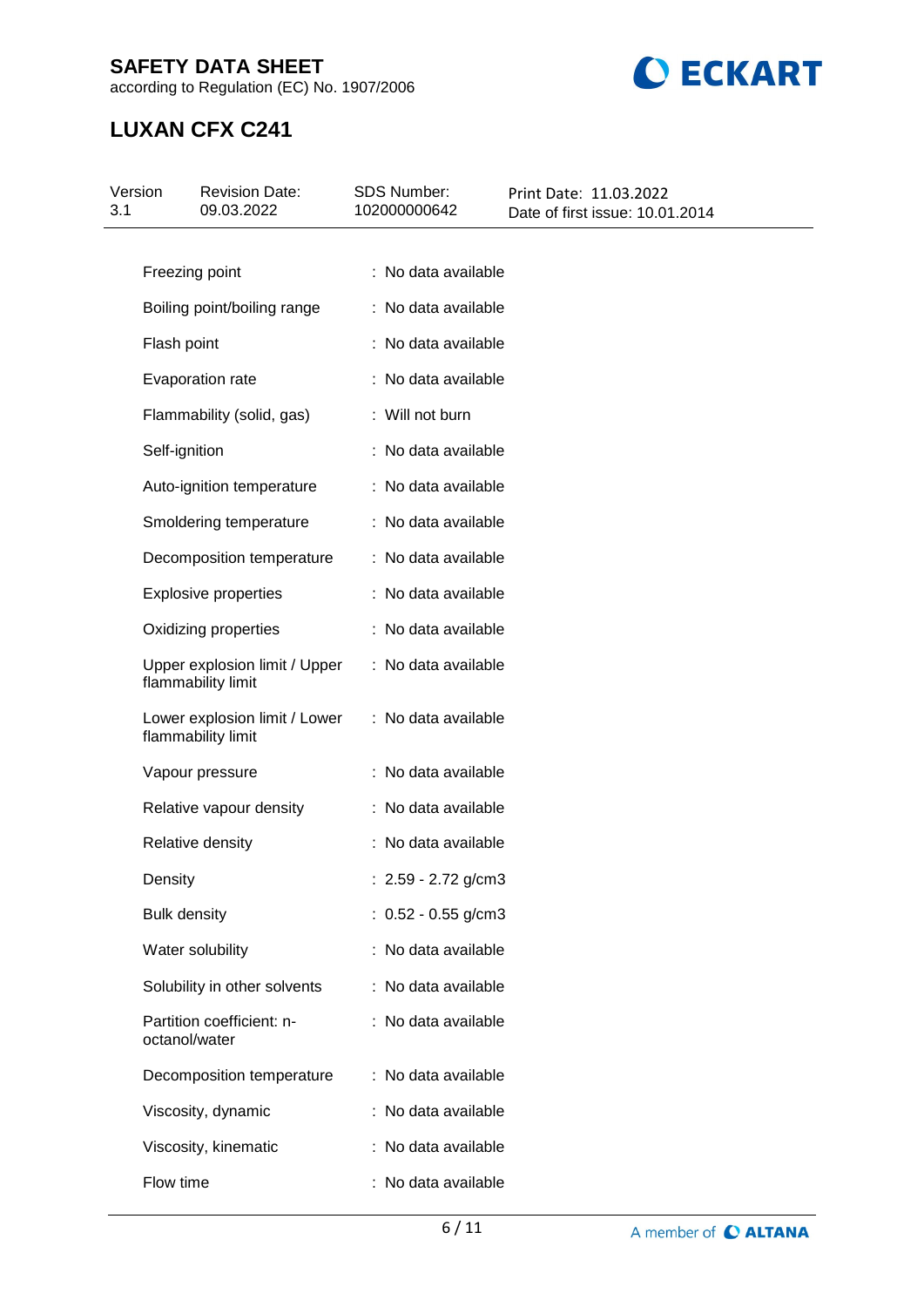

# **LUXAN CFX C241**

| Version | <b>Revision Date:</b> | <b>SDS Number:</b> | Print Date: 11.03.2022          |
|---------|-----------------------|--------------------|---------------------------------|
| 3.1     | 09.03.2022            | 102000000642       | Date of first issue: 10.01.2014 |

### **9.2 Other information**

No data available

### **SECTION 10: Stability and reactivity**

#### **10.1 Reactivity**

No decomposition if stored and applied as directed.

#### **10.2 Chemical stability**

No decomposition if stored and applied as directed.

#### **10.3 Possibility of hazardous reactions**

| Hazardous reactions | Stable under recommended storage conditions. |
|---------------------|----------------------------------------------|
|                     | No hazards to be specially mentioned.        |

## **10.4 Conditions to avoid**

| Conditions to avoid | No data available |
|---------------------|-------------------|
|                     |                   |

### **10.5 Incompatible materials**

## **10.6 Hazardous decomposition products**

| Contact with water or humid | : This information is not available. |
|-----------------------------|--------------------------------------|
| air                         |                                      |

Thermal decomposition : This information is not available.

## **SECTION 11: Toxicological information**

#### **11.1 Information on toxicological effects**

#### **Acute toxicity**

Not classified based on available information.

#### **Skin corrosion/irritation**

Not classified based on available information.

#### **Serious eye damage/eye irritation**

Not classified based on available information.

## **Respiratory or skin sensitisation**

#### **Skin sensitisation**

Not classified based on available information.

#### **Respiratory sensitisation**

Not classified based on available information.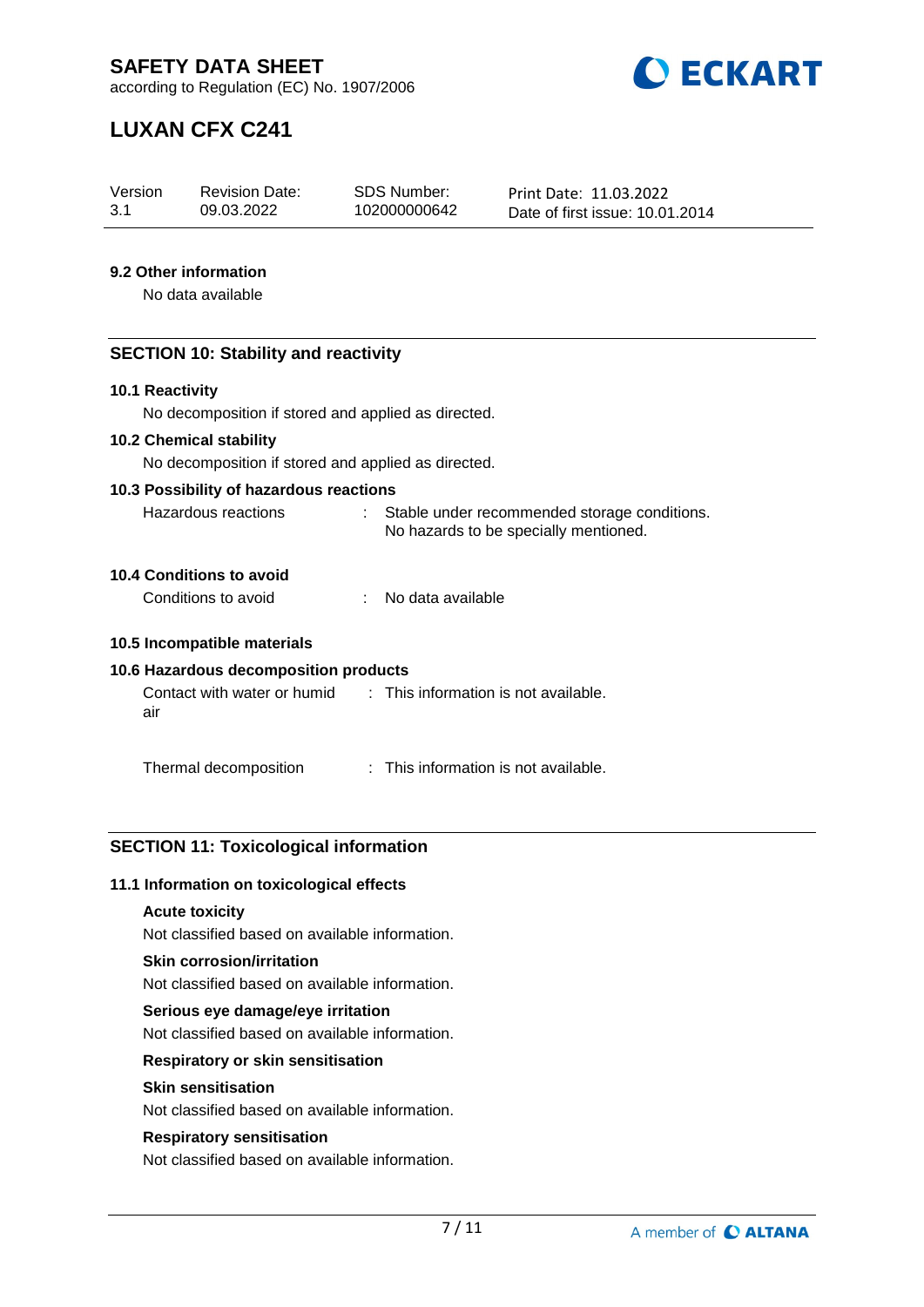

according to Regulation (EC) No. 1907/2006

# **LUXAN CFX C241**

| Version | <b>Revision Date:</b> | SDS Number:  | Print Date: 11.03.2022          |
|---------|-----------------------|--------------|---------------------------------|
| 3.1     | 09.03.2022            | 102000000642 | Date of first issue: 10.01.2014 |

### **Germ cell mutagenicity**

Not classified based on available information.

#### **Carcinogenicity** Not classified based on available information.

**Reproductive toxicity** Not classified based on available information.

#### **STOT - single exposure** Not classified based on available information.

## **STOT - repeated exposure**

Not classified based on available information.

### **Aspiration toxicity**

Not classified based on available information.

## **Further information**

**Product:**

Remarks: No data available

## **SECTION 12: Ecological information**

#### **12.1 Toxicity**

No data available

## **12.2 Persistence and degradability**

No data available

#### **12.3 Bioaccumulative potential**

No data available

#### **12.4 Mobility in soil**

No data available

## **12.5 Results of PBT and vPvB assessment**

## **Product:**

Assessment : This substance/mixture contains no components considered to be either persistent, bioaccumulative and toxic (PBT), or very persistent and very bioaccumulative (vPvB) at levels of 0.1% or higher..

### **12.6 Other adverse effects**

## **Product:**

| Additional ecological | No data available |  |
|-----------------------|-------------------|--|
| information           |                   |  |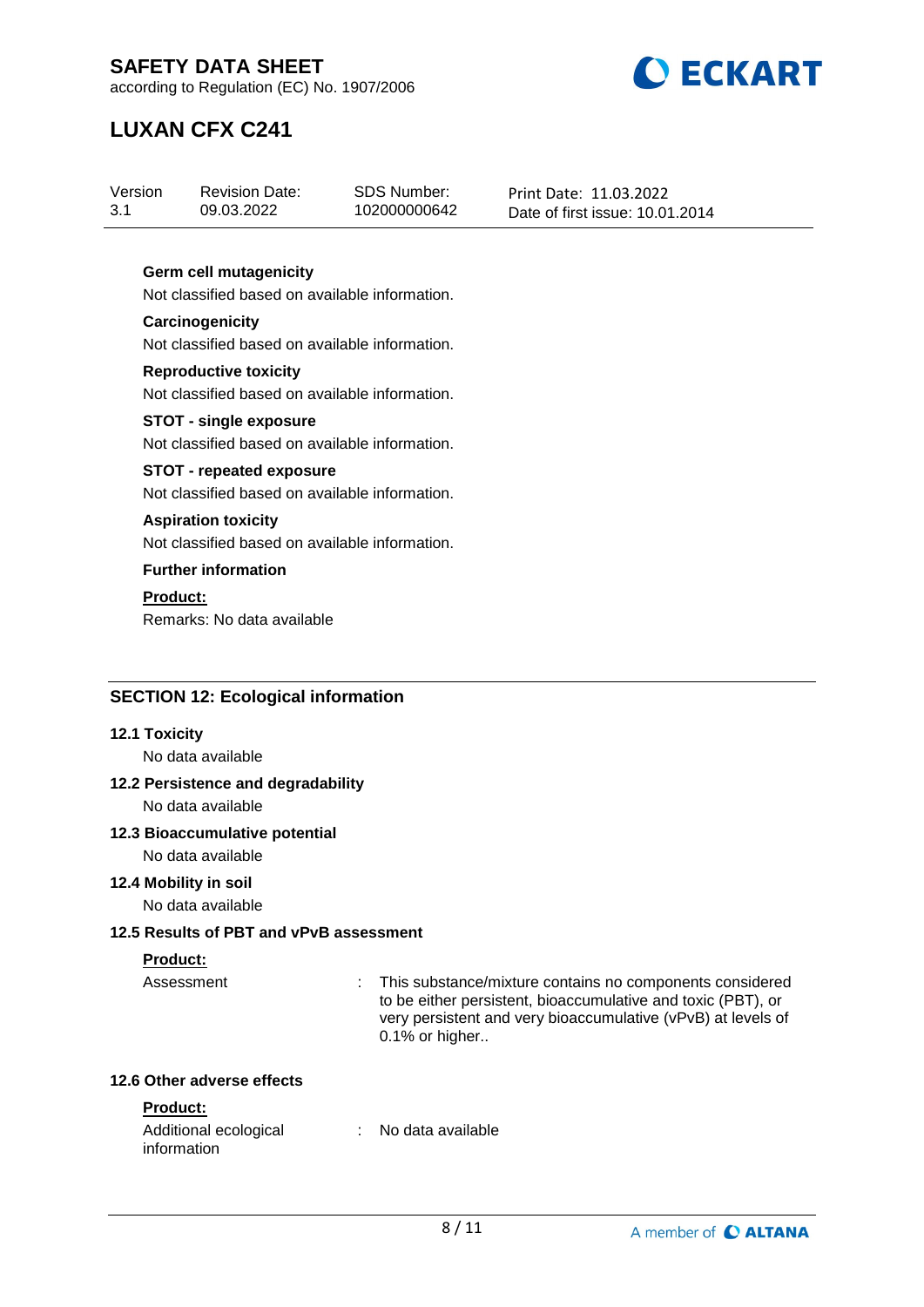

# **LUXAN CFX C241**

| Version | <b>Revision Date:</b> | SDS Number:  | Print Date: 11.03.2022          |
|---------|-----------------------|--------------|---------------------------------|
| -3.1    | 09.03.2022            | 102000000642 | Date of first issue: 10.01.2014 |

### **SECTION 13: Disposal considerations**

#### **13.1 Waste treatment methods**

Contaminated packaging : Empty containers should be taken to an approved waste handling site for recycling or disposal.

#### **SECTION 14: Transport information**

#### **14.1 UN number**

Not regulated as a dangerous good

#### **14.2 UN proper shipping name**

Not regulated as a dangerous good

#### **14.3 Transport hazard class(es)**

Not regulated as a dangerous good

#### **14.4 Packing group**

Not regulated as a dangerous good

#### **14.5 Environmental hazards**

Not regulated as a dangerous good

#### **14.6 Special precautions for user**

Remarks : Not classified as dangerous in the meaning of transport

- regulations.
- 

## **14.7 Transport in bulk according to Annex II of Marpol and the IBC Code**

Not applicable for product as supplied.

#### **SECTION 15: Regulatory information**

#### **15.1 Safety, health and environmental regulations/legislation specific for the substance or mixture**

| REACH - Candidate List of Substances of Very High<br>Concern for Authorisation (Article 59). | Not applicable |
|----------------------------------------------------------------------------------------------|----------------|
| Regulation (EC) No 1005/2009 on substances that<br>deplete the ozone layer                   | Not applicable |
| Regulation (EU) 2019/1021 on persistent organic<br>pollutants (recast)                       | Not applicable |
| UK REACH List of substances subject to authorisation<br>(Annex XIV)                          | Not applicable |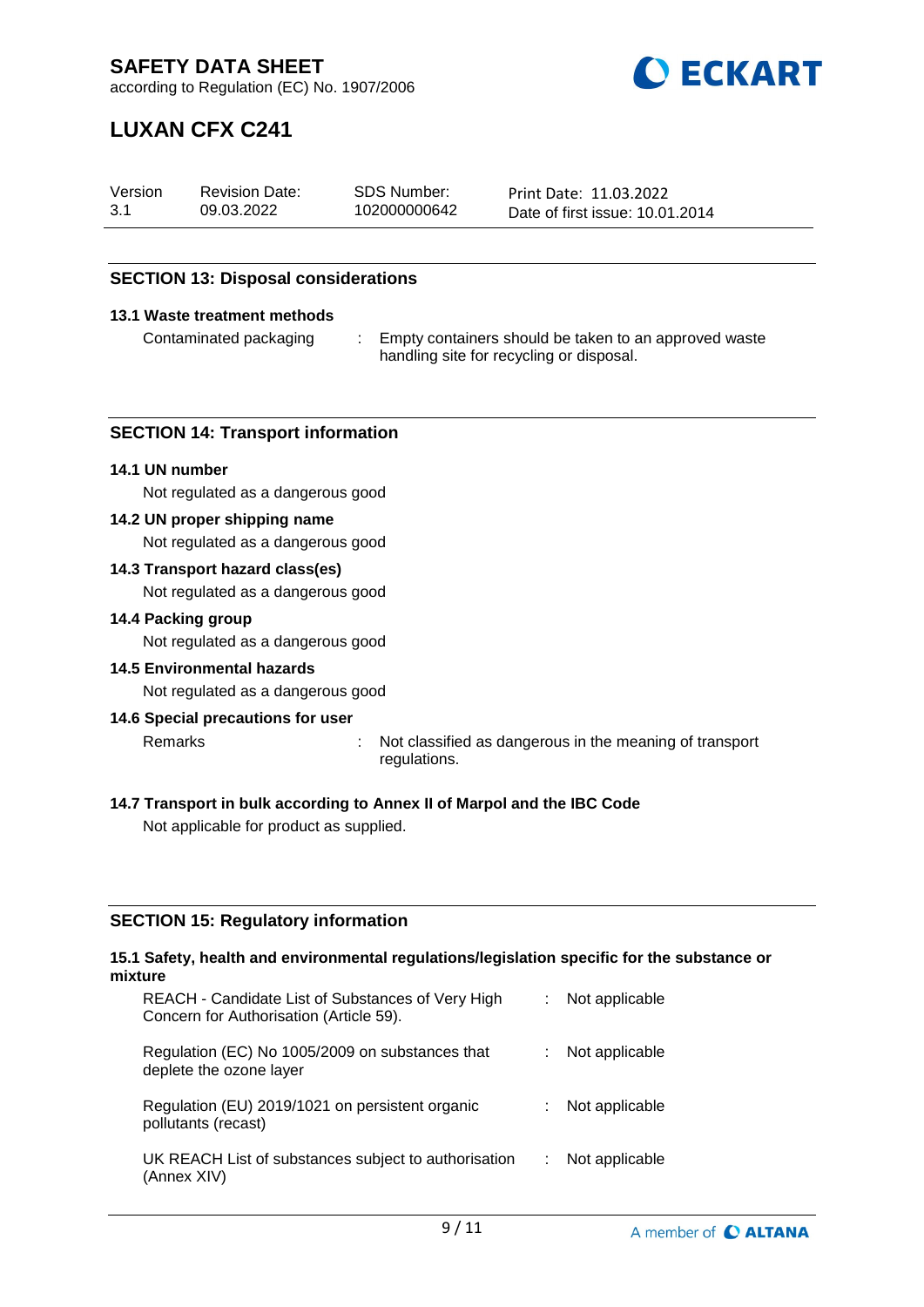**DECKART** 

according to Regulation (EC) No. 1907/2006

## **LUXAN CFX C241**

| Version | <b>Revision Date:</b> | SDS Number:  | Print Date: 11.03.2022          |  |
|---------|-----------------------|--------------|---------------------------------|--|
| 3.1     | 09.03.2022            | 102000000642 | Date of first issue: 10.01.2014 |  |

REACH - Restrictions on the manufacture, placing on the market and use of certain dangerous substances, preparations and articles (Annex XVII)

: Not applicable

### **15.2 Chemical safety assessment**

### **SECTION 16: Other information**

#### **Full text of other abbreviations**

| GB EH40       | : UK. EH40 WEL - Workplace Exposure Limits               |
|---------------|----------------------------------------------------------|
| GB EH40 / TWA | : Long-term exposure limit (8-hour TWA reference period) |

ADN - European Agreement concerning the International Carriage of Dangerous Goods by Inland Waterways; ADR - European Agreement concerning the International Carriage of Dangerous Goods by Road; AIIC - Australian Inventory of Industrial Chemicals; ASTM - American Society for the Testing of Materials; bw - Body weight; CLP - Classification Labelling Packaging Regulation; Regulation (EC) No 1272/2008; CMR - Carcinogen, Mutagen or Reproductive Toxicant; DIN - Standard of the German Institute for Standardisation; DSL - Domestic Substances List (Canada); ECHA - European Chemicals Agency; EC-Number - European Community number; ECx -Concentration associated with x% response; ELx - Loading rate associated with x% response; EmS - Emergency Schedule; ENCS - Existing and New Chemical Substances (Japan); ErCx - Concentration associated with x% growth rate response; GHS - Globally Harmonized System; GLP - Good Laboratory Practice; IARC - International Agency for Research on Cancer; IATA - International Air Transport Association; IBC - International Code for the Construction and Equipment of Ships carrying Dangerous Chemicals in Bulk; IC50 - Half maximal inhibitory concentration; ICAO - International Civil Aviation Organization; IECSC - Inventory of Existing Chemical Substances in China; IMDG - International Maritime Dangerous Goods; IMO - International Maritime Organization; ISHL - Industrial Safety and Health Law (Japan); ISO - International Organisation for Standardization; KECI - Korea Existing Chemicals Inventory; LC50 - Lethal Concentration to 50 % of a test population; LD50 - Lethal Dose to 50% of a test population (Median Lethal Dose); MARPOL - International Convention for the Prevention of Pollution from Ships; n.o.s. - Not Otherwise Specified; NO(A)EC - No Observed (Adverse) Effect Concentration; NO(A)EL - No Observed (Adverse) Effect Level; NOELR - No Observable Effect Loading Rate; NZIoC - New Zealand Inventory of Chemicals; OECD - Organization for Economic Co-operation and Development; OPPTS - Office of Chemical Safety and Pollution Prevention; PBT - Persistent, Bioaccumulative and Toxic substance; PICCS - Philippines Inventory of Chemicals and Chemical Substances; (Q)SAR - (Quantitative) Structure Activity Relationship; REACH - Regulation (EC) No 1907/2006 of the European Parliament and of the Council concerning the Registration, Evaluation, Authorisation and Restriction of Chemicals; RID - Regulations concerning the International Carriage of Dangerous Goods by Rail; SADT - Self-Accelerating Decomposition Temperature; SDS - Safety Data Sheet; SVHC - Substance of Very High Concern; TCSI - Taiwan Chemical Substance Inventory; TECI - Thailand Existing Chemicals Inventory; TRGS - Technical Rule for Hazardous Substances; TSCA - Toxic Substances Control Act (United States); UN - United Nations; vPvB - Very Persistent and Very Bioaccumulative

#### **Further information**

The information provided in this Safety Data Sheet is correct to the best of our knowledge, information and belief at the date of its publication. The information given is designed only as a guidance for safe handling, use, processing, storage, transportation, disposal and release and is not to be considered a warranty or quality specification. The information relates only to the